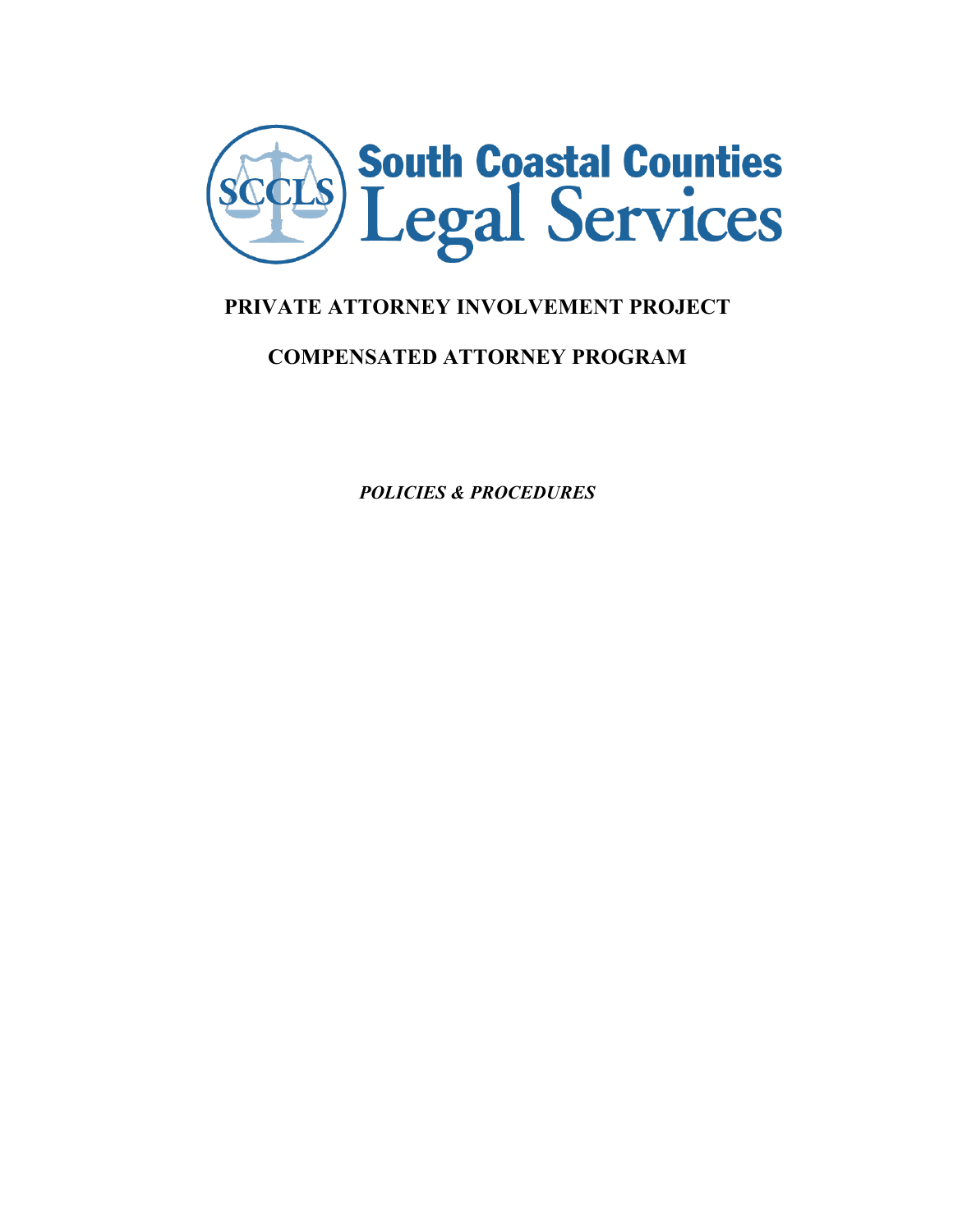# **COMPENSATED ATTORNEY PROGRAM**

# **POLICIES & PROCEDURES**

# **TABLE OF CONTENTS**

# I. Panel

- A. Membership
- B. Withdrawal and Removal from Panel
- C. Attorney Grievance Procedure

# II. Intake and Referral

- A. Eligibility
- B. Case Assignment
- C. Case Acceptance
- D. Representation Agreement

# III. Financial Management

- A. Fees
- B. Expenses
- C. Costs
- D. Requests for Additional Funding
- E. Fees Received from Other Sources
- F. Fees Where Change of Attorney Occurs
- G. Appeals.
- H. Changes in Eligibility

# IV. Quality Control

- A. Client Grievance Procedure
- B. SCCLS Case Assistance
- C. Training and Technical Assistance
- D. Tickler System
- E. Attorney's Files
- F. Client Survey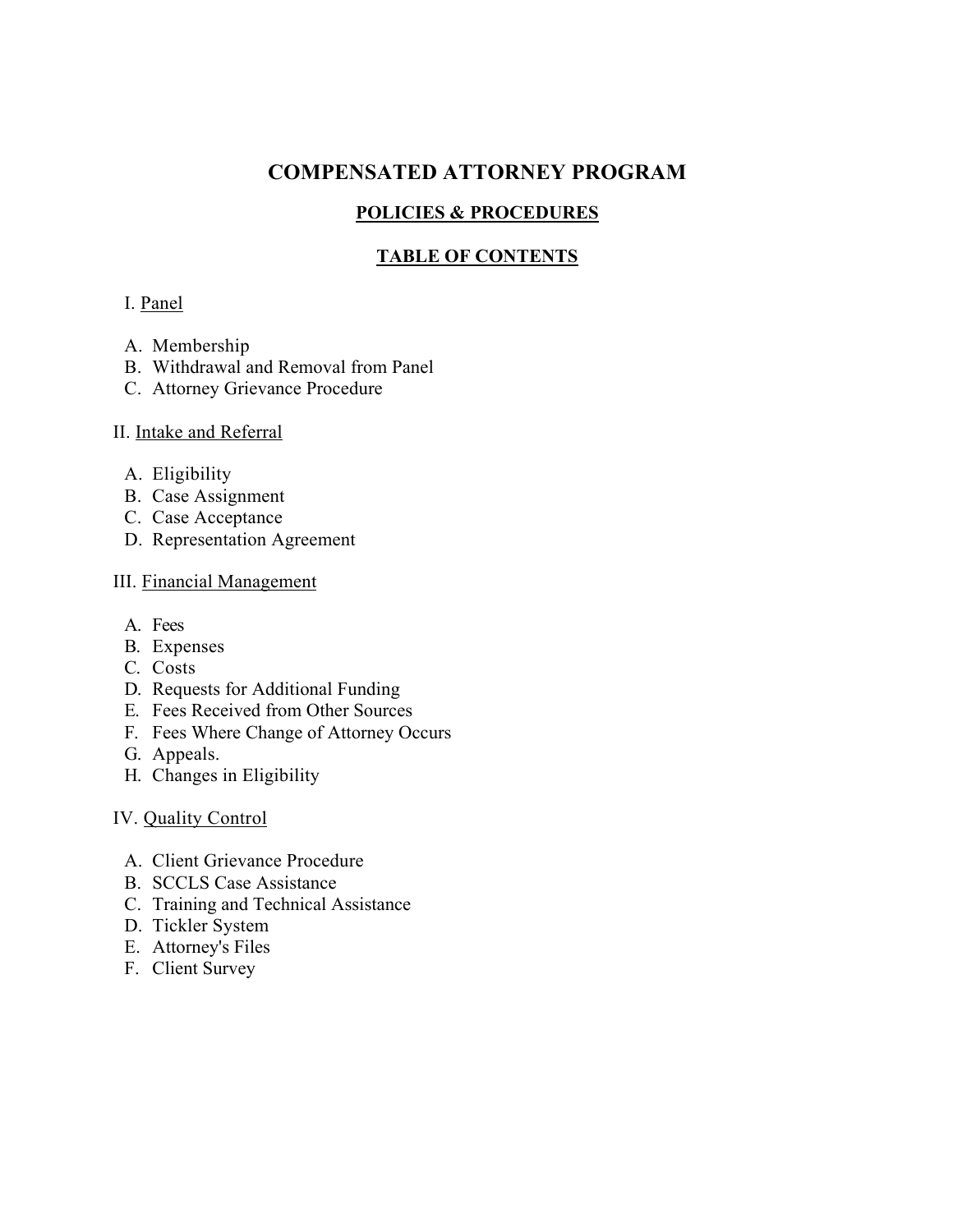# COMPENSATED ATTORNEY PROGRAM POLICIES & PROCEDURES

# I. Panel

### A. Membership

Membership on the panel will be open to all attorneys who are members in good standing of the Massachusetts Bar.

Membership will also be conditioned on the signing of a contract which incorporates the Policies and Procedures of the Compensated Attorney Program ("Program").

B. Withdrawal and Removal from Panel

A participating attorney may withdraw from the panel at any time in writing to the Private Attorney Involvement Project. In case of termination by an attorney, the attorney shall complete all cases accepted by the attorney unless otherwise agreed to by the Program.

South Coastal Counties Legal Services, Inc. ("SCCLS") reserves the right to remove an attorney from the panel or to suspend her or him for a period of time upon written notice to the attorney, if the attorney's actions in providing legal assistance to a legal services-funded client result in disciplinary action by the Board of Bar Overseers or for other reasons related to the attorney's ability to represent SCCLS clients.

C. Attorney Grievance Procedure

If an attorney has a complaint arising out of the Policies and Procedures, the attorney should communicate the complaint in writing within a reasonable time to the Executive Director of SCCLS.

#### II. Intake and Referral

# A. Eligibility

SCCLS staff will make all determinations on client eligibility in accordance with its existing policies and procedures. If it appears that a person is eligible, the prospective case will be reviewed to determine whether the case is appropriate for a private attorney referral.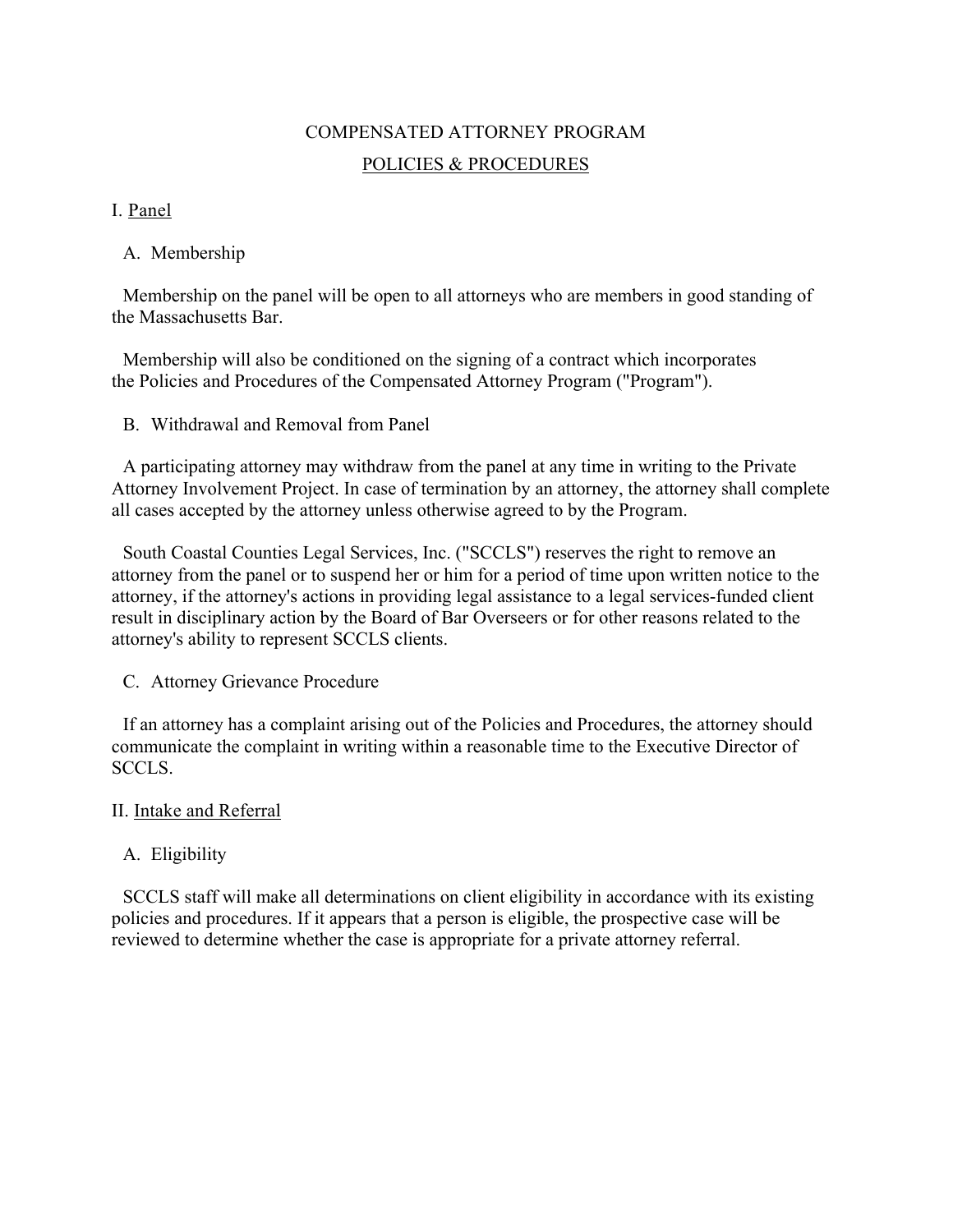#### B. Case Assignment

If a decision to refer the case is made, SCCLS will consult the list of panel members available in the area of law in which the client has a problem. Referrals will be made on a rotating basis according to geographic consideration and case type preferences.

The panel members will be contacted by SCCLS to ensure that the attorney can see the client for an initial interview. SCCLS will then call or write the client, give her or him the name, address, and telephone number of the attorney and instruct the client to call the attorney as soon as possible to schedule an appointment.

Referrals will be confirmed in writing. The client will be sent a letter containing the name, address, and phone number of the lawyer and urging the client to call the attorney immediately if she or he has not already done so. The letter will also refer to the Program's policies regarding legal fees and costs and to the Representation Agreement which is mailed to the attorney and must be signed by the client and the attorney. A copy of the Client Grievance Procedure will be enclosed. Simultaneously, the attorney will be sent a confirmation letter containing the name of the client, the case file number, the maximum fee amount, a Representation Agreement signed by SCCLS, and other information pertaining to billing and costs. The attorney will also be reminded to return the signed Representation Agreement and a completed Attorney Intake Form to SCCLS as soon as possible. Attached as Appendix B is a list of the cities and towns covered by SCCLS.

#### C. Case Acceptance

In order to participate in the Program, an attorney must sign an agreement to abide by the Policies and Procedures of the Compensated Attorney Program. A panel member, however, will have the option to accept or reject a particular case and will so indicate on the Attorney Intake Form which must be completed and returned to SCCLS before fees are released.

If the attorney rejects the case, the client will be assigned to another participating attorney. If the attorney accepts the case, then she or he will render services in accordance with the Policies and Procedures of this Program.

#### D. Representation Agreement

A Representation Agreement (Appendix A) setting out the obligations and rights of SCCLS, the private attorney, and the client must be signed by all three parties at the beginning of the case. Fees and expenses will not be paid unless this Agreement is signed and received by SCCLS.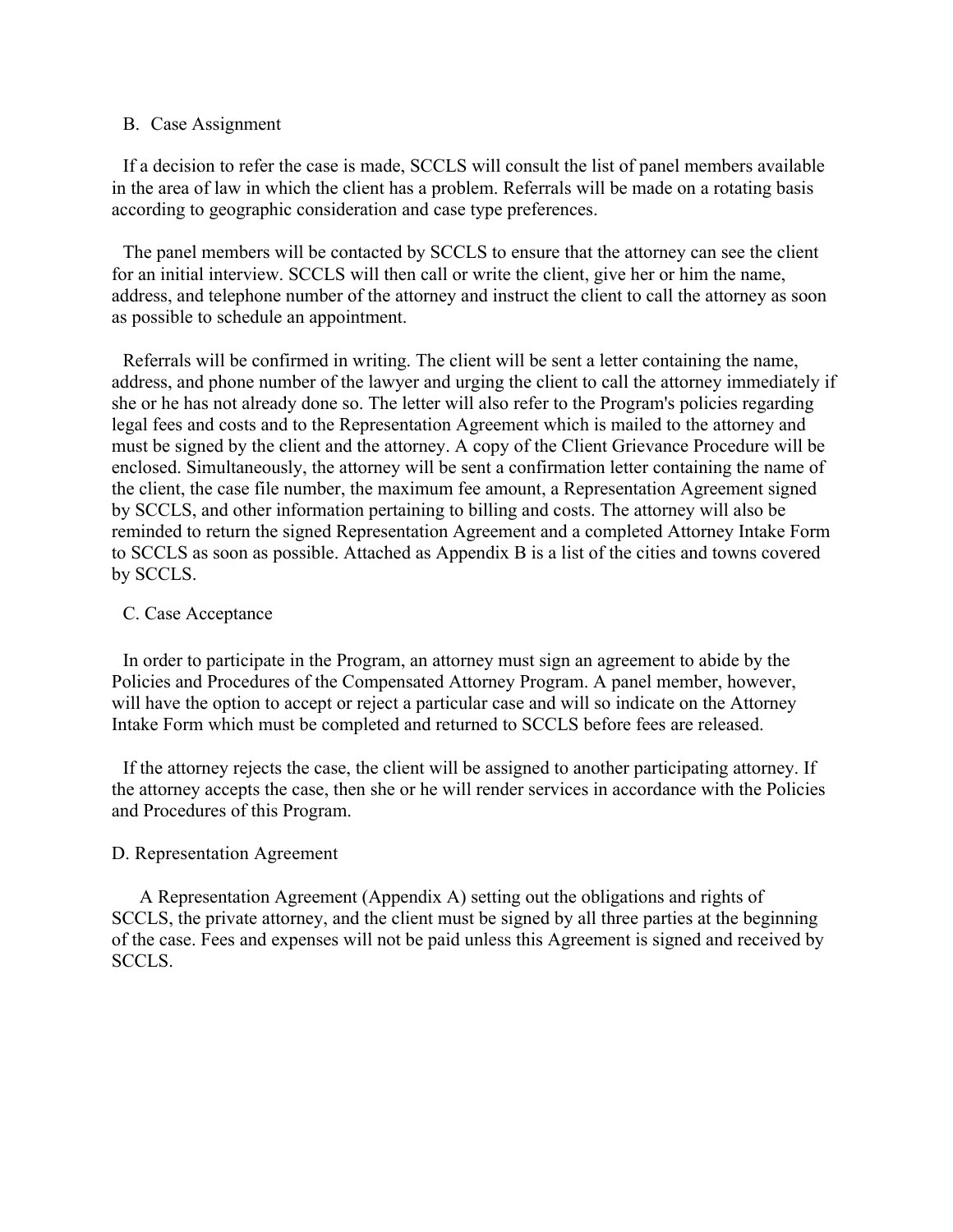#### III. Financial Management

#### A. Fees

Panel attorneys will be compensated at the rate of \$50.00 per hour, and each case type will be assigned a fee maximum (A fee schedule setting forth the fee maximum for each case type is attached hereto as Appendix C).

Attorneys will be required to submit a Monthly Billing Form no later than 15 days after the end of the preceding month in which the work was performed indicating the services, the date, and the time in hours and tenths of hours. The Form will also contain a brief description of the status of the case and an estimated date of completion.

Once the case is completed, the attorney must submit a Final Billing Form, accompanied by a completed Case Closure Report, and copies of any final documents, orders, and the like.

All bills will be reviewed by SCCLS's Executive Director and Fiscal Officer or his/her designee. When bills are approved, they will be paid within approximately 30 days of the date they are received by SCCLS.

#### B. Expenses

Panel attorneys will be reimbursed by SCCLS for out-of-pocket expenses to a maximum of \$50.00 per case and in excess of \$50.00 with prior approval of SCCLS's Executive Director or his/her designee. Expenses will include the standard mileage rate allowed by the IRS for travel related to a case; photostatic reproductions in the attorney's office; charges for long distance telephone calls; postage in excess of \$1.00 per piece; and other expenses as necessary for the successful litigation or handling of a case.

#### C. Costs

Participating attorneys must exhaust all feasible resources for payment of costs, including affidavits of indigency where appropriate. Attorneys should also, where possible, take action to ensure that costs fall upon adverse parties.

It is SCCLS policy not to pay litigation costs, and if these costs cannot be funded elsewhere, they must be borne by the client. In certain exceptional cases, SCCLS may assume responsibility for the costs. Panel attorneys are not expected to advance litigation costs to clients but are asked to give SCCLS ample notice if it appears they will need to pay such items.

D. Requests for Additional Funding

All fees in excess of the maximum and any expenses in excess of \$50.00 must be approved by SCCLS prior to being incurred or reimbursement will not be allowed.

If an attorney expects to exceed the authorized amount, she or he must request in writing detailing the reason(s) the request is being made at that time.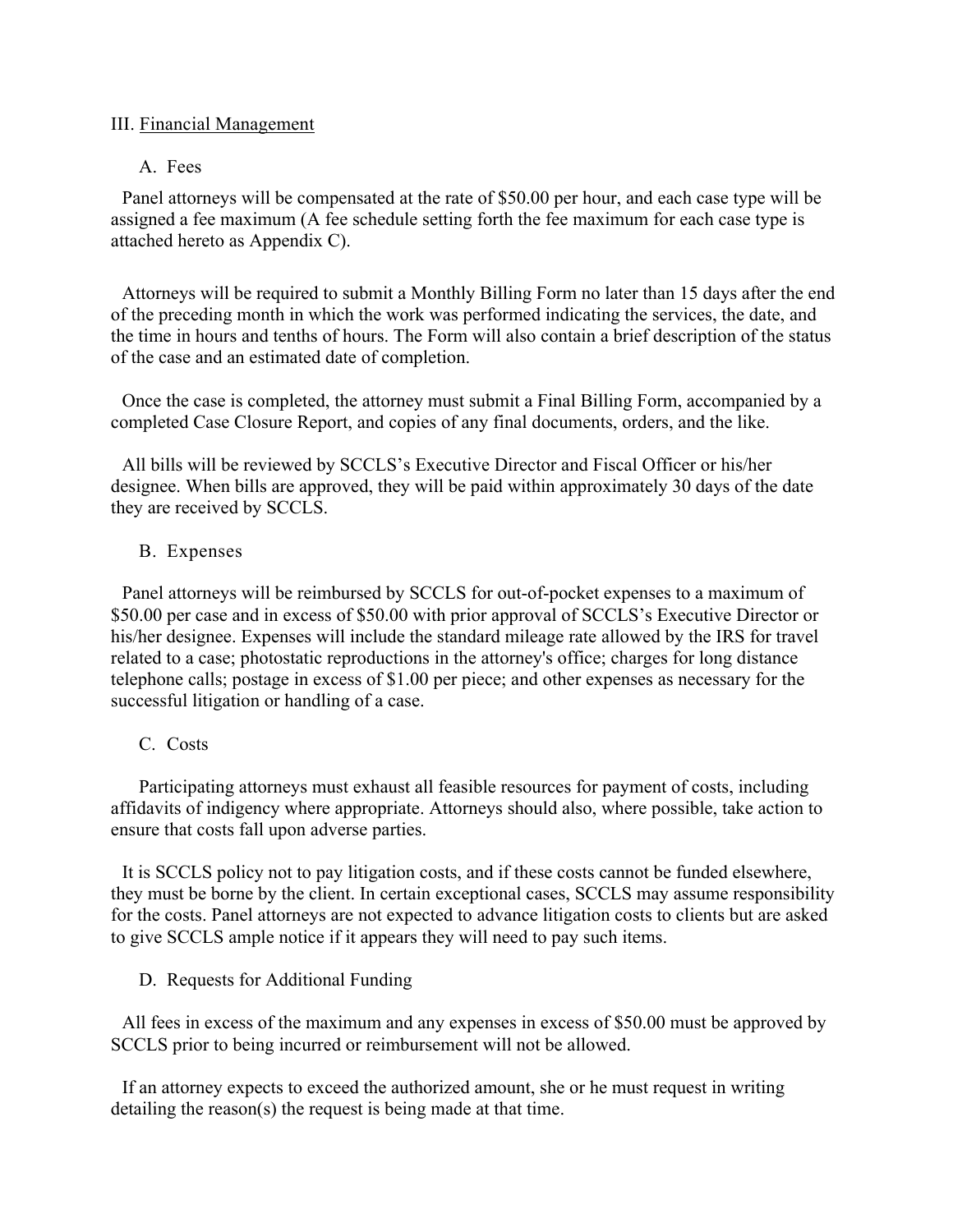If the additional funding is approved, the attorney will be notified of the decision in writing as soon as possible.

Attorneys are not to request waivers of the maximum fee or expenses except in rare instances; and due to budgetary consideration, waivers will seldom be granted.

E. Fees Received from Other Sources

SCCLS and the Attorney agree that the Attorney can claim, collect or retain attorney's fees that may be awarded by a court as part of the judicially determined remedy and will reimburse SCCLS for any payment made to the Attorney in the representation of the Client.

F. Fees Where Change of Attorney Occurs

If an unforeseeable emergency should arise and an attorney is unable to complete a particular case, the attorney must inform SCCLS as soon as possible. SCCLS staff will either represent the client for the duration of the case or assign the case to another attorney from the panel.

In cases in which one attorney assumes the case of another attorney prior to closure of the case, the total fee disbursement to both attorneys shall not exceed the fee maximum without the express approval of the Executive Director. Participating attorneys who cooperate in handling a single case may agree on an appropriate distribution of compensation. If participating attorneys cannot or do not agree how the fee shall be divided, then SCCLS will evaluate the services provided by each and compensate accordingly. Requests for waiver of the fee maximum may be made in special circumstances.

G. Appeals

If an attorney feels that an appeal or supplementary process is necessary, the attorney must submit a request in writing to the program detailing the reason(s) the request is being made. The request will be reviewed by SCCLS, and the attorney will be informed of the decision as soon as possible.

#### H. Changes in Eligibility

If changes in the client's financial eligibility come to the attention of the panel attorney, the attorney shall forward such information to SCCLS so that client eligibility for free legal services can be redetermined.

If there is a change in eligibility and the matter becomes fee-generating either because the client is over the Legal Services Corporation's income eligibility guidelines or because the case is likely to result in an award of damages sufficient to support a fee, SCCLS will be released from further liability for any legal fees incurred and the client will have the alternative of continuing with the attorney or seeking other representation.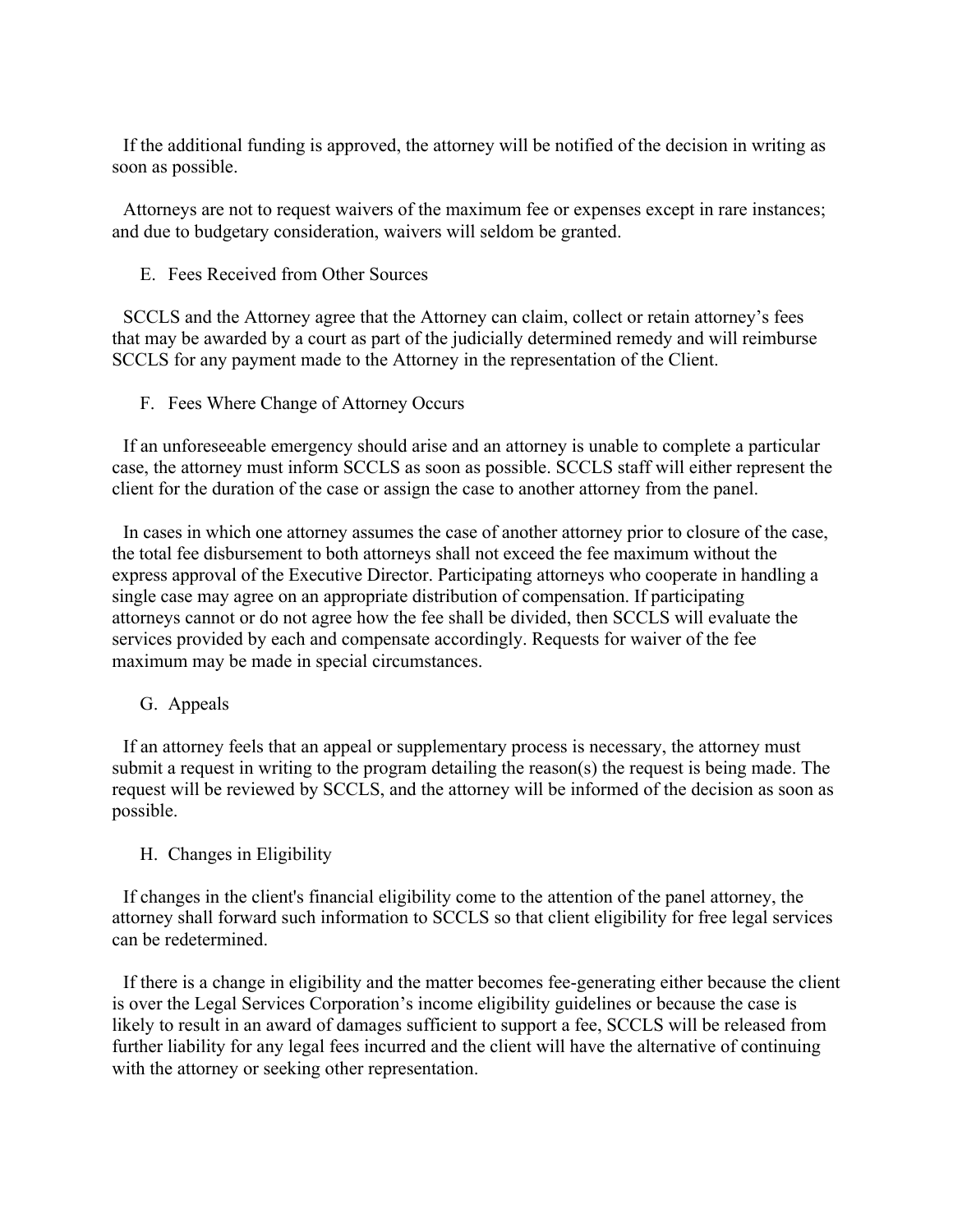If a panel member finds that a referred case is fee-generating, the attorney shall notify SCCLS immediately.

### IV. Quality Control

### A. Client Grievance Procedure

The client must first bring her or his complaint to the attention of the attorney and make every effort or resolve the problem with the attorney. If, after discussing the complaint with the attorney, the client is still dissatisfied, she or he may then call or write SCCLS's designated Managing Attorney who will attempt to resolve it through informal discussion with the client, and if necessary, the attorney.

#### B. SCCLS Case Assistance

Each case that is assigned to a panel attorney will also be assigned to a legal services staff attorney who will be available to assist the panel member whenever appropriate or desirable. SCCLS may, from time to time, inquire into the progress of a case and/or request copies of various pleadings and memoranda to include in the program's resource file.

C. Training and Technical Assistance

SCCLS staff will provide panel members with technical assistance and resource materials on substantive and procedural areas of the law that are the subject of case referrals. Participants in the Program who are inexperienced in areas of the law that are the subject of cases they have agreed to accept will be required to complete appropriate continuing education. SCCLS staff and/or PAI mentors will be available to attorney, if necessary or requested.

# D. Tickler System

A tickler system will be maintained by SCCLS to ensure that necessary forms and materials are sent out and returned and that cases are proceeding at a reasonable pace. Attorneys will receive an Attorney Ticker Sheet designed to help panel members keep track of materials which they are required to submit SCCLS on each case.

# E. Attorney's Files

All case files of clients referred by SCCLS to panel members shall be available for review by SCCLS.

# F. Client Survey

When a case has been completed by a panel attorney, SCCLS will either send to the client a client survey sheet (Appendix D) or call the client and inquire about the handling of her or his case. The survey has been designed to evaluate client satisfaction with the Compensated Attorney Program as a method of delivering services to low income residents of Southeastern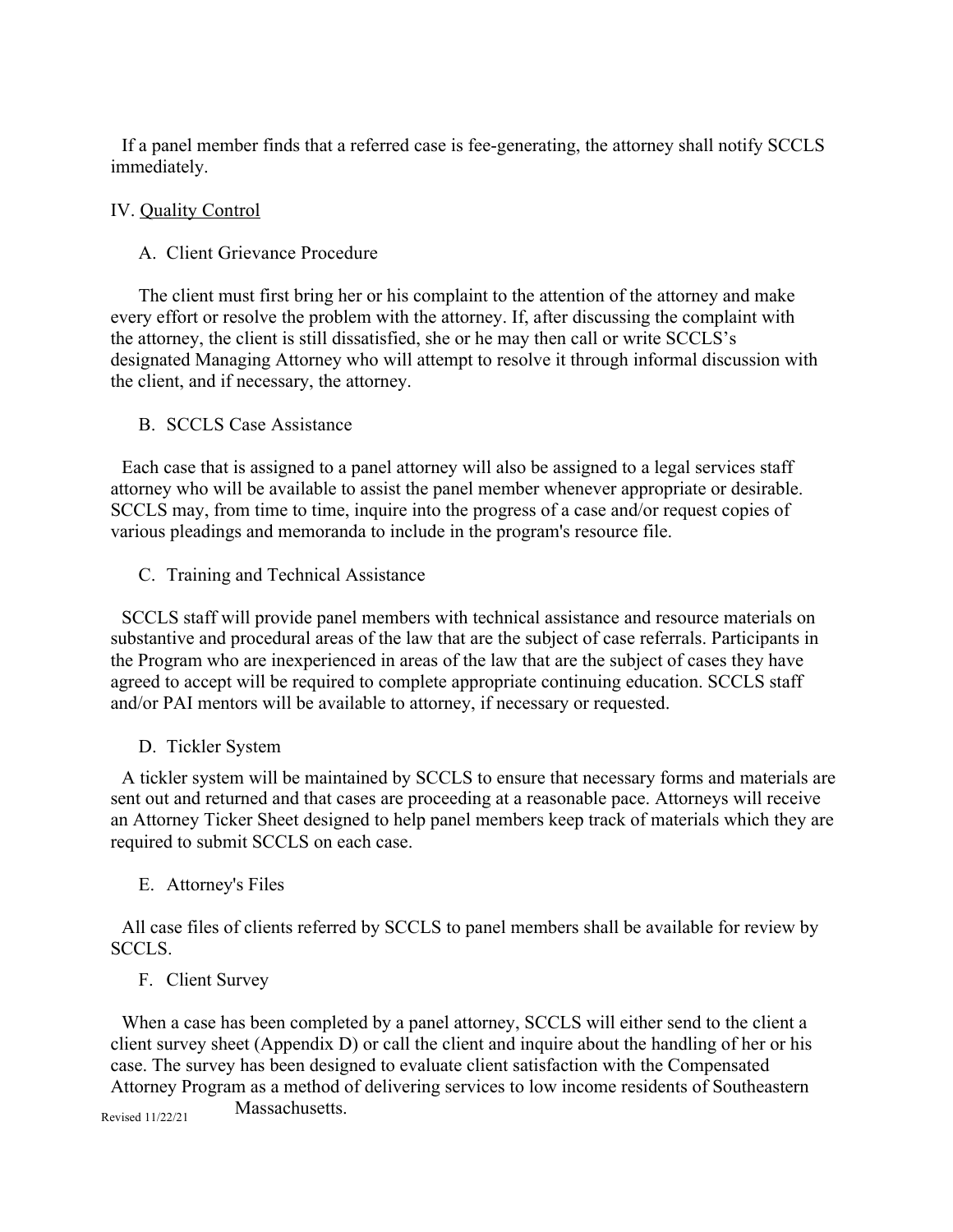# **APPENDICES**

| Appendix A | <b>Representation Agreement</b>              |
|------------|----------------------------------------------|
| Appendix B | <b>SCCLS Service Area</b>                    |
| Appendix C | Fee Schedule                                 |
| Appendix D | SCCLS Income & Assets Eligibility Policy     |
| Appendix E | <b>Current Income Eligibility Guidelines</b> |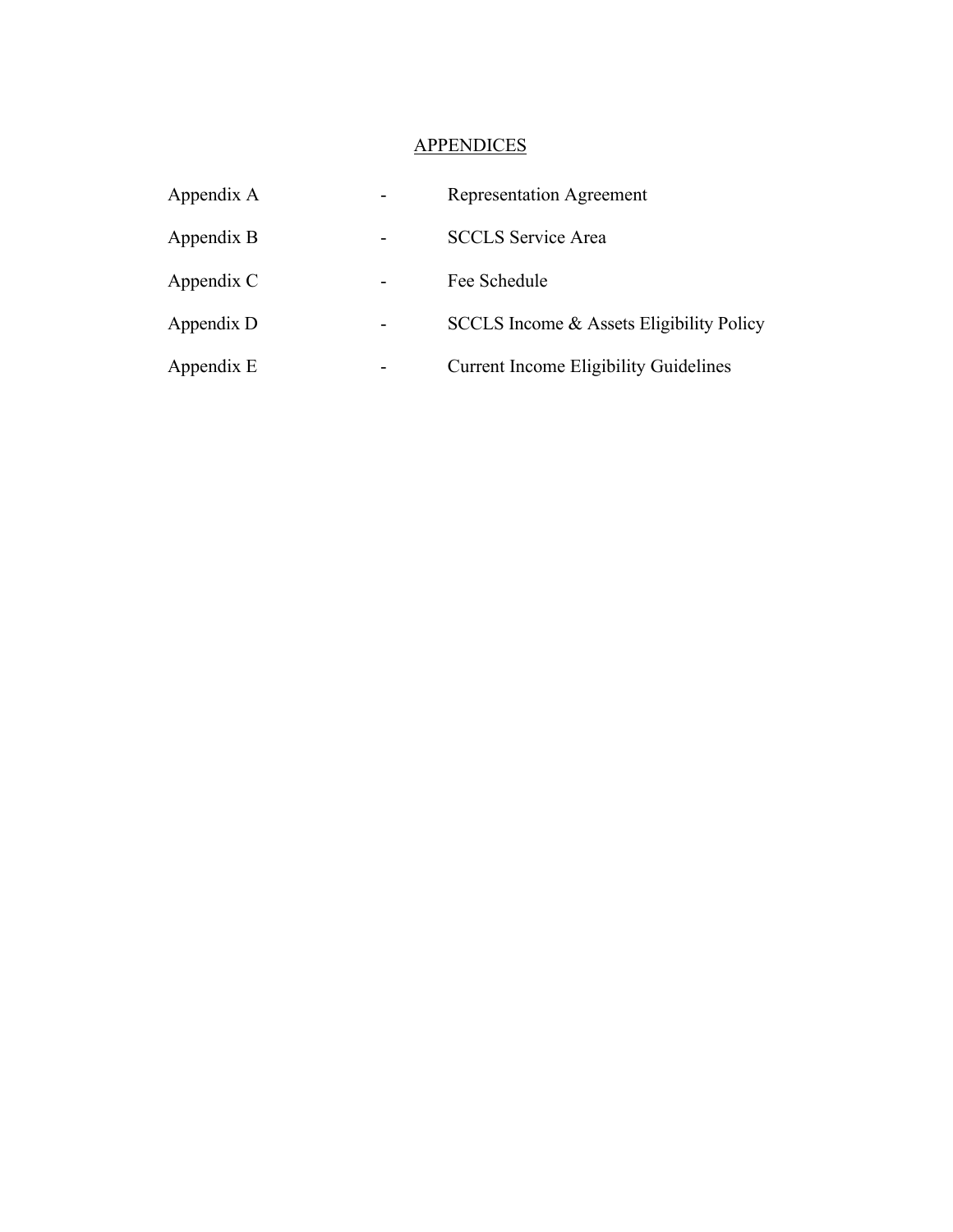

The undersigned hereby enter into an Agreement whereby \_\_\_\_\_\_\_\_\_\_\_ (hereinafter referred to as the "Client") will be represented by **hereinafter referred** to as the "Attorney") in the following matter:

This Agreement is binding on all three parties, and includes the Agreement in its entirety.

#### **SCCLS and the Attorney: Attorney's Fees**

SCCLS and the Attorney agree that the Attorney can claim, collect or retain attorney's fees that may be awarded by a court as part of the judicially determined remedy and will reimburse SCCLS for any prior payment made to the Attorney in the representation of the Client.

#### **SCCLS and the Attorney**

The Attorney agrees to represent the Client in the matter set out above in accordance with the policies and procedures of SCCLS's Compensated Attorney Panel. An appeal of this matter, or other matters involving the Client, is not covered by this Agreement unless a separate application for service has been made to and approved by SCCLS. The contents of Client files shall be made available for review by SCCLS and SCCLS may also consult the Attorney about the progress of the case in order to monitor the effectiveness of Client service provided with grant funds managed by SCCLS.

#### **Client's Obligation to the Attorney**

The Client shall cooperate with the Attorney by being prompt for all interviews and conferences, making all required court appearances, and providing the Attorney with all information and documents requested.

The Client shall also inform the Attorney of any change in telephone number and address so that the Attorney may contact the Client. The Client is also required to inform the Attorney, as well as SCCLS, of changes in the Client's financial status.

#### **Fees and Costs and Expenses**

SCCLS agrees to pay the Attorney all legal fees up to maximum hours allowed for this case at the rate of \$50.00 per hour.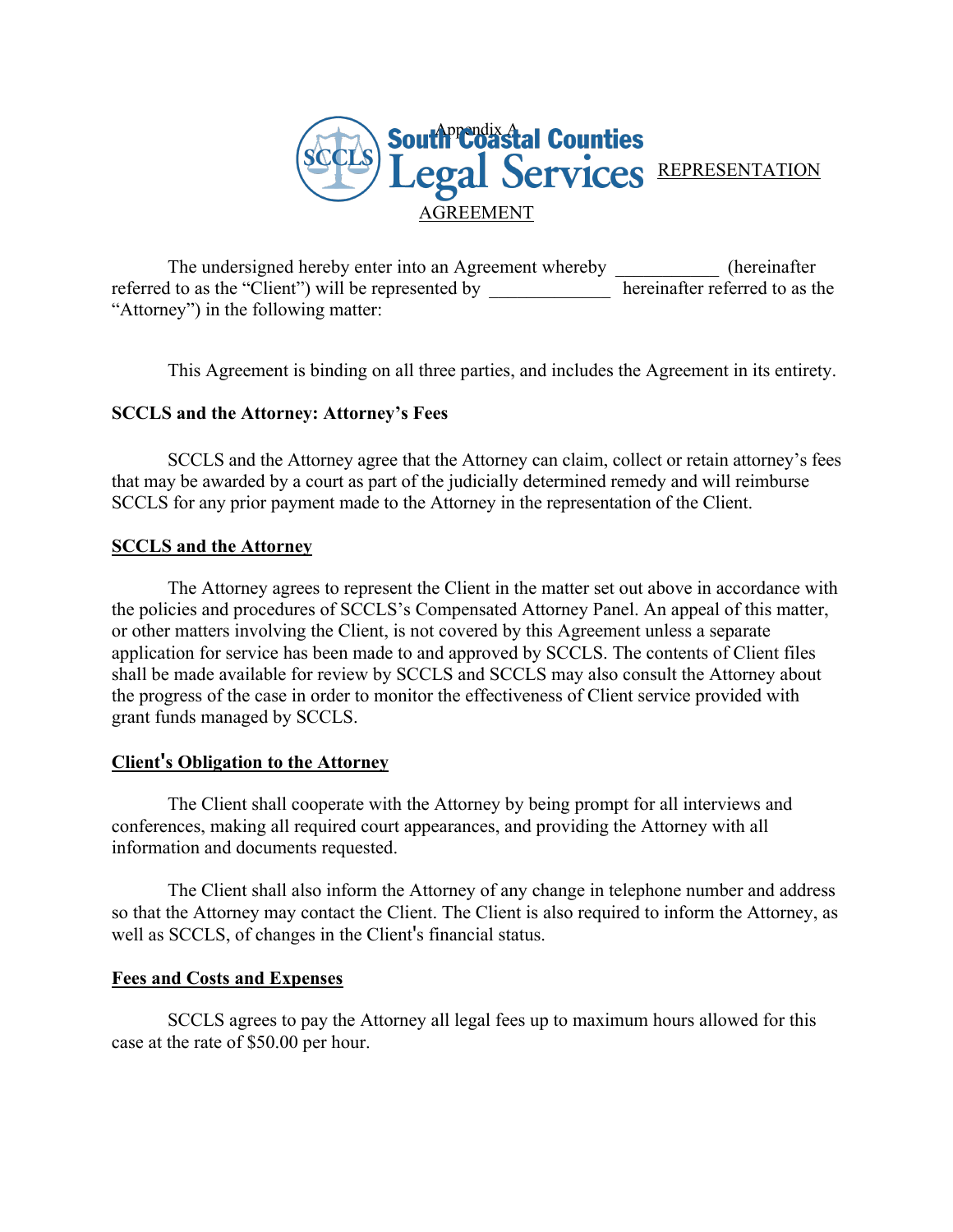**No additional fees will be paid to the Attorney unless a written application for additional funding is submitted by the Attorney and is approved in writing by SCCLS prior to incurring additional costs.**

#### **The Attorney agrees to accept payment for this matter through SCCLS and not to seek payment of any fees from the Client at any time with respect to this matter.**

Costs and expenses will be paid in accordance with SCCLS's Policies and Procedures for the Compensated Attorney Panel. The Attorney agrees to seek a waiver of costs by In Forma Pauperis proceedings wherever feasible.

The Attorney agrees to reimburse SCCLS should the Attorney succeed in an award of attorney's fees greater than the SCCLS payment.

#### **Client Eligibility**

If there is a change in eligibility or if the matter becomes fee-generating, the Attorney and the Client will promptly notify SCCLS.

#### **SCCLS reserves the right to terminate this Agreement if it determines that the Client is no longer eligible for free legal services.**

Date Client

Date Attorney

Date **For South Coastal Counties Legal Services**, Inc.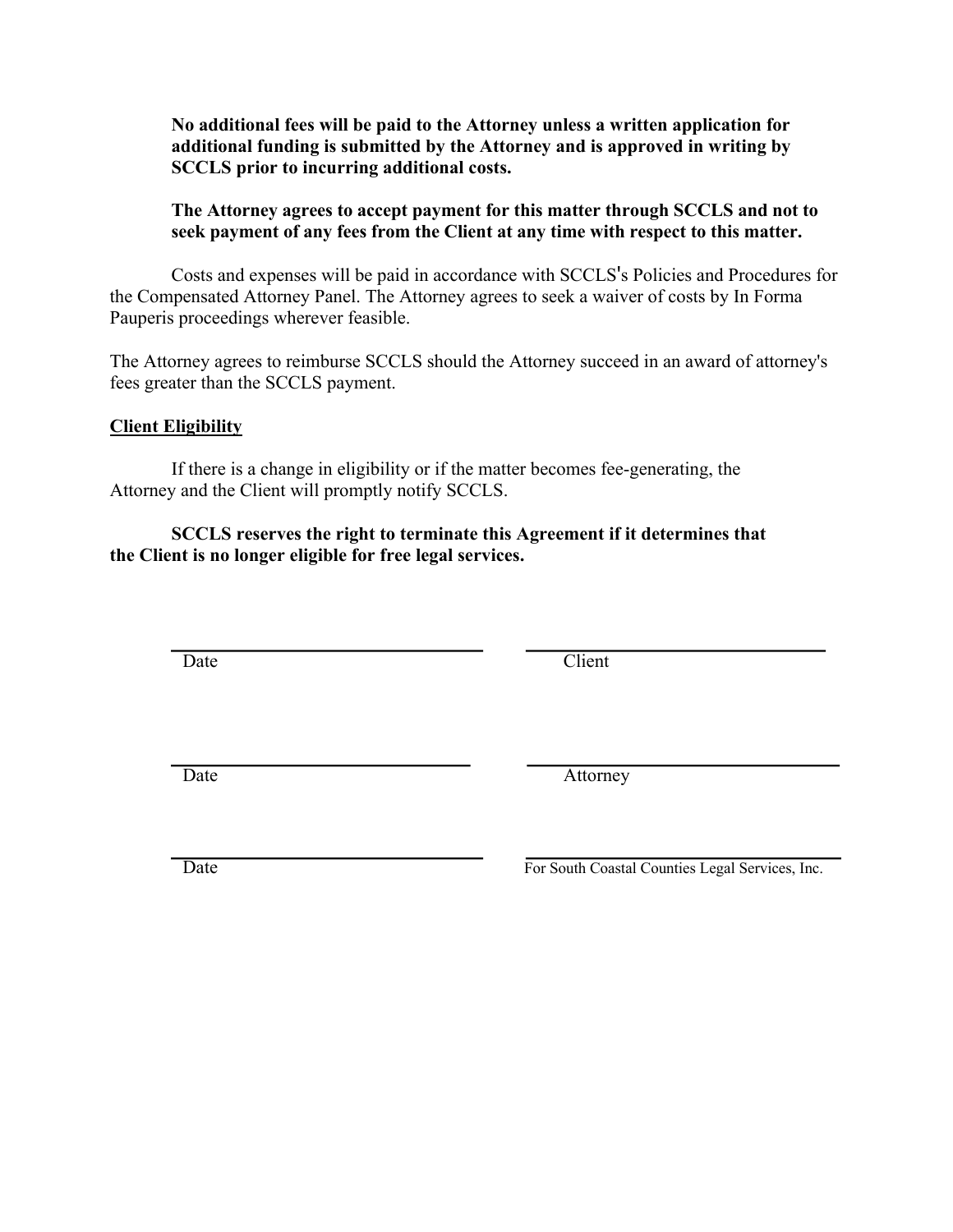Appendix B

# **SERVICE AREA**

# BARNSTABLE COUNTY

# BRISTOL COUNTY

#### DUKES COUNTY

# NANTUCKET COUNTY

PLYMOUTH COUNTY (Except for Towns of Hingham, Hull, Norwell and Scituate)

> TOWNS of AVON & STOUGHTON IN NORFOLK COUNTY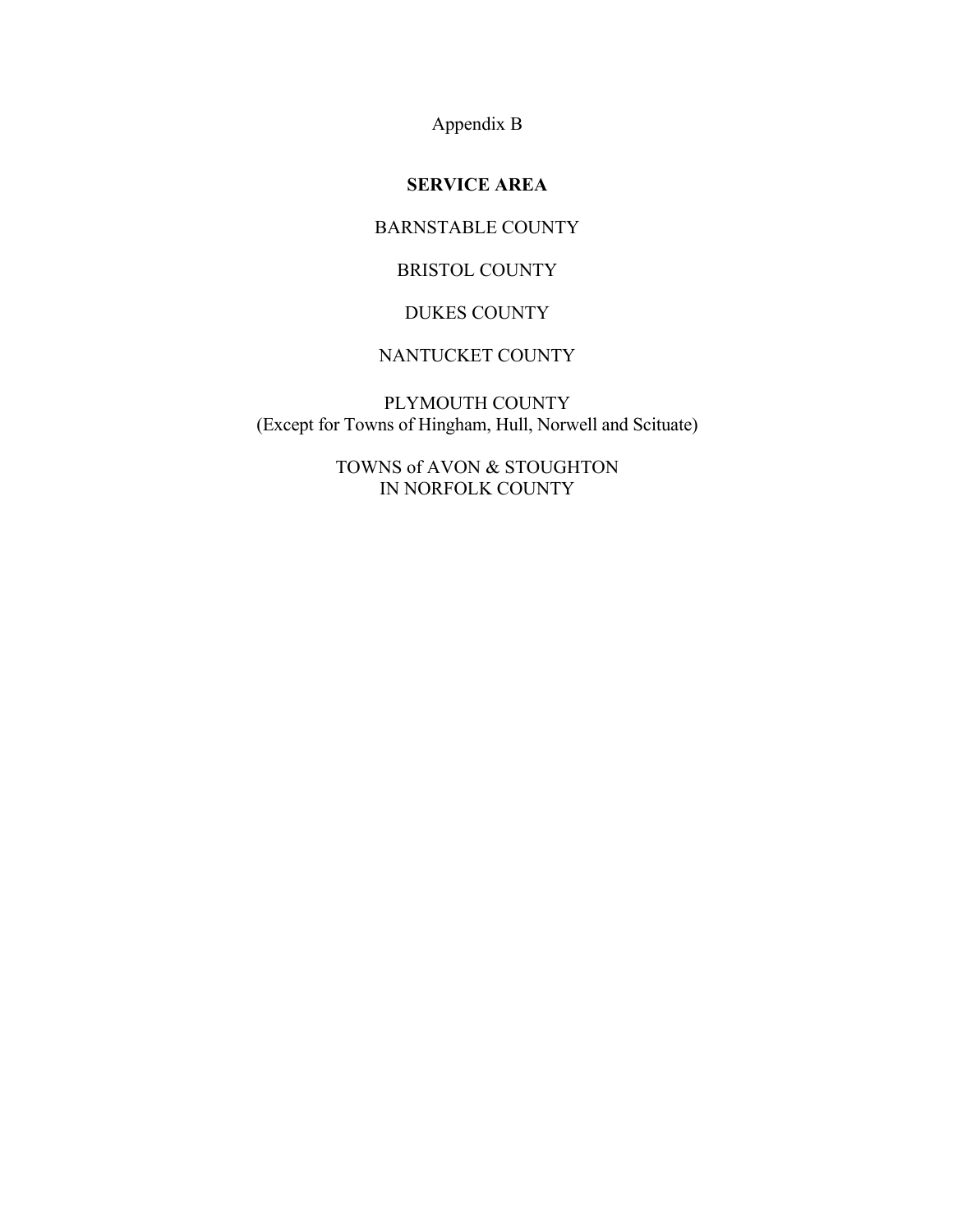Appendix C

#### **FEE SCHEDULE**

#### **DOMESTIC RELATIONS**

**Divorce/Separation 20 hours \$1000.00 Contempt/Modification 20 hours \$1000.00**

### **BANKRUPTCY**

**Discharge Petitions 20 hours \$1000.00**

### **SPECIAL EDUCATION APPEALS**

**Appeals 30 hours: \$1,500.00**

#### **LANDLORD/TENANT**

**Code Violations 15 hours \$750.00 Dispossessions 15 hours \$750.00**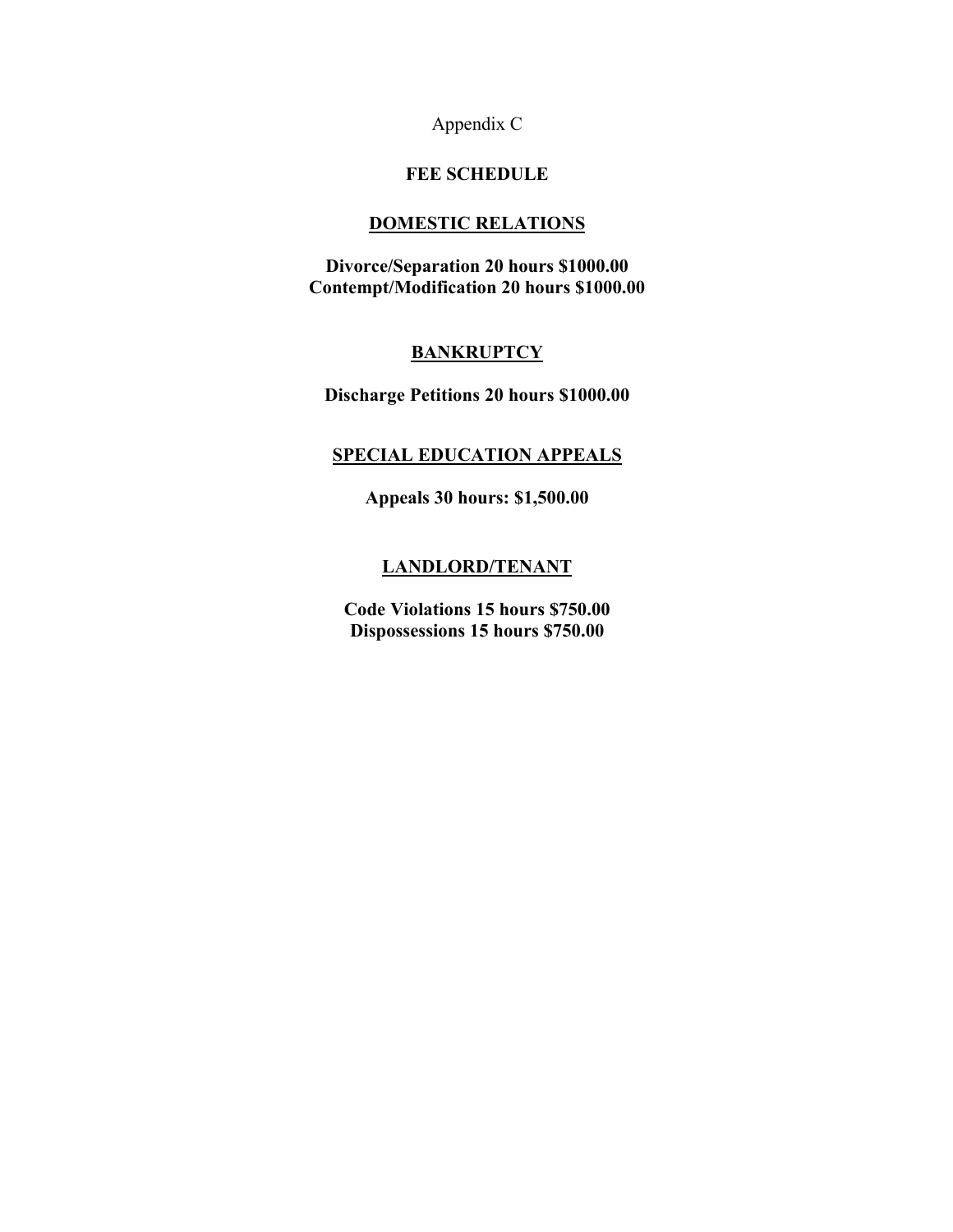#### Appendix D

#### **Eligibility Guidelines**

The SCCLS Board of Directors has adopted the following guidelines for determining the eligibility of persons seeking legal assistance and in consideration of all relevant factors including: the cost of living in Southeastern Massachusetts; the number of clients who can be served by SCCLS; the lowincome population at and below alternative income levels; and the availability and cost of services provided by the private bar.

#### **INCOME ELIGIBILITY**

The maximum annual income level for an individual's family unit seeking legal assistance supported by LSC funds is 125% of the official Federal Poverty Income Guidelines as published annually by the Legal Services Corporation. Authorized exceptions, however, one set for the below. Seasonal income which represents annual income, less the costs of producing that income, shall be computed on an annual basis and averaged evenly over twelve months to determine eligibility even if the income is received seasonally. Such income, when retained shall not be counted as a liquid or nonliquid asset. In determining the eligibility of an individual whose income is in excess of 125% of the Federal Poverty Guidelines but less than the maximum annual income level of 200% of the Federal Poverty guidelines, the staff shall consider: the current income prospects, taking into account seasonal variations in income for that individual; the availability of private legal representation at a low cost with respect to the particular matter; the consequences for the individual if legal assistance is denied; the existence of assets which are available to the applicant and are in excess of the asset ceilings set forth below; and other significant factors related to the financial inability to afford legal assistance.

#### **Authorized exceptions to annual income ceiling and waiver (45 CFR 1611.5)**

Consistent with SCCLS' eligibility policies and 1611.5, SCCLS may determine an applicant whose income exceeds the applicable annual income ceiling to be financially eligible if the applicant's assets do not exceed SCCLS's applicable asset ceiling or the asset ceiling has been waived, and

(1) The applicant is seeking legal assistance to maintain benefits provided by a governmental program for low income individuals or families; or

(2) The Executive Director or his/her designee has determined on the basis of documentation received from the applicant that the applicant's income is primarily committed to medical or nursing home expenses and that, excluding such portion of the applicant's income which is committed to medical or nursing home expense, the applicant would otherwise be financially eligible for service; or

(3) The applicant's income does not exceed 200% of the applicable Federal Poverty Guidelines amount and the applicant is seeking legal assistance to obtain governmental benefits for low income individuals and families or persons with disabilities; or

(4) The applicant's income does not exceed 200% of the applicable Federal Poverty Guidelines amount and SCCLS has determined that the applicant should be considered financially eligible based on consideration of one or more of the following factors as applicable to the applicant or members of the applicant's household: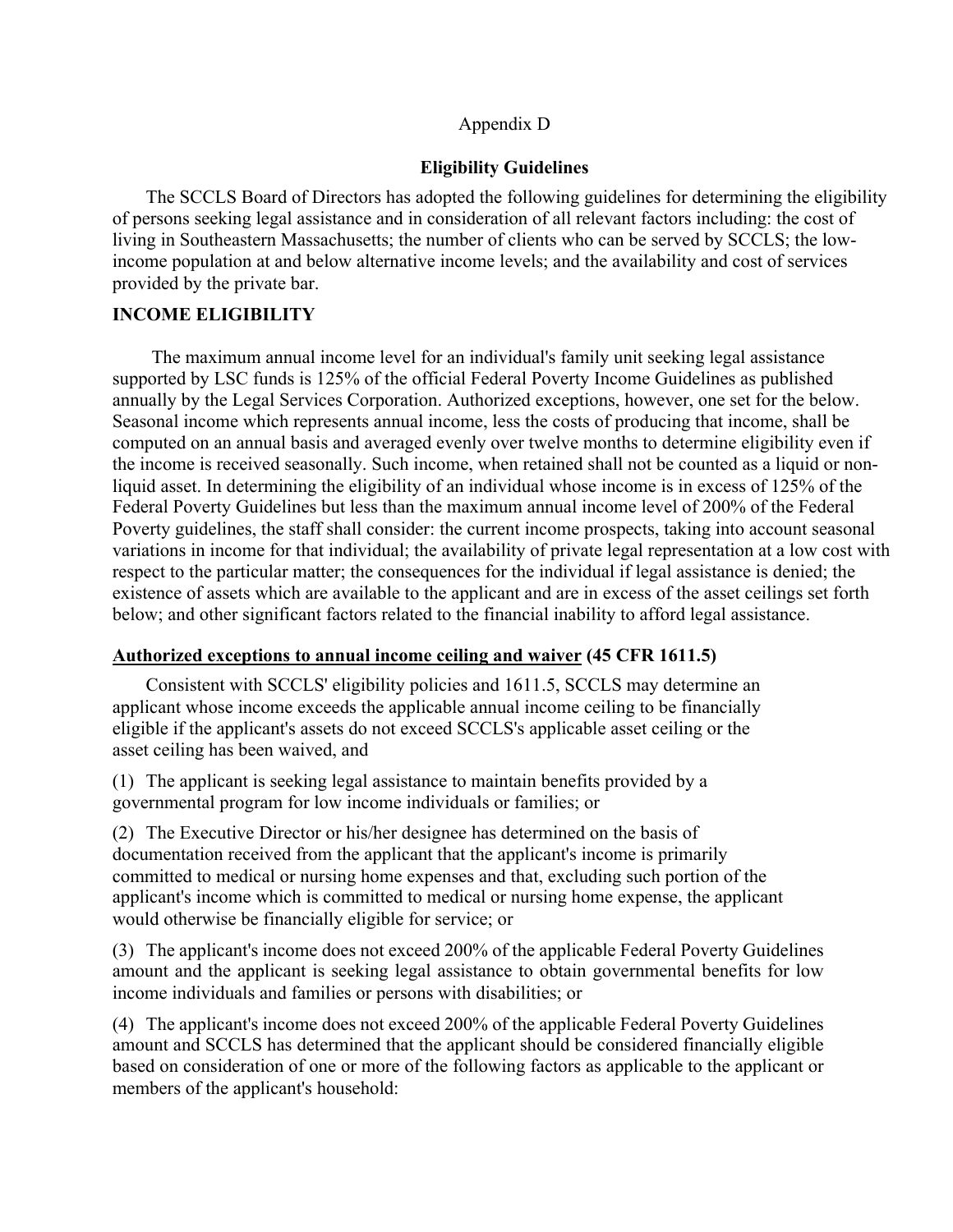- (i) Current income prospects, taking into account seasonal variations in income;
- (ii) Un-reimbursed medical expenses and medical insurance premiums;
- (iii) Fixed debts and obligations;
- (iv) Expenses such as dependent care , transportation, clothing and equipment expenses necessary for employment, job training, or educational activities in preparation for employment;
- (v) Non-medical expenses associated with age or disability;
- (vi) Current taxes;
- (vii) Other significant factors that SCCLS has determined affect the applicant's ability to afford legal assistance.

#### **ASSETS ELIGIBILTY**

Assets (liquid or non-liquid) not legally or practically available to the individual should not be considered in determining eligibility. For the purposes of eligibility determination, the following items of property shall be excluded from calculating available assets: equity in an applicant's principal residence; work-related equipment or property essential to employment or self-employment; and one vehicle used for transportation (where there is more than one vehicle, the exclusion may be applied to the vehicle of higher value).

Receipts from the sale of an exempt asset shall continue to be exempt for a reasonable period of time if the individual intends to use the proceeds to acquire other exempt assets.

The maximum ceiling level for the value of an applicant's assets shall be:

\$5,000.00 for an individual applicant, \$3,000.00 for each additional household member.

#### Presumption of Assets Eligibility:

It is expressly considered and approved by the SCCLS Board of Directors that where an applicant for services already has been found eligible for TAFDC, Food Stamps, EAEDC, or Supplemental Security Income (SSI), assets eligibility for SCCLS services is presumed.

#### Assets Waiver:

The Executive Director or designee shall waive the ceiling on maximum allowable assets in appropriate circumstances in accordance with standards articulated above for income eligibility as well as ethical standards of the profession with regard to continued representation and/or unusual or extremely meritorious situations. In the event that a waiver is granted, that decision shall be documented and included in the client's file and a central file.

#### **ASSESSING ELIGIBILITY of VICTIMS of DOMESTIC VIOLENCE (45 FR 611.3)**

Notwithstanding any other provision of SCCLS's eligibility policies or other provisions or practices, SCCLS hereby specifies and adopts the following provisions in assessing the income or assets of an applicant who is a victim of domestic violence. SCCLS shall consider only the assets and income of the applicant and members of the applicant's household other than those of the alleged perpetrator of the domestic violence and shall not include any assets held by the alleged perpetrator of the domestic violence, jointly held by the applicant with the alleged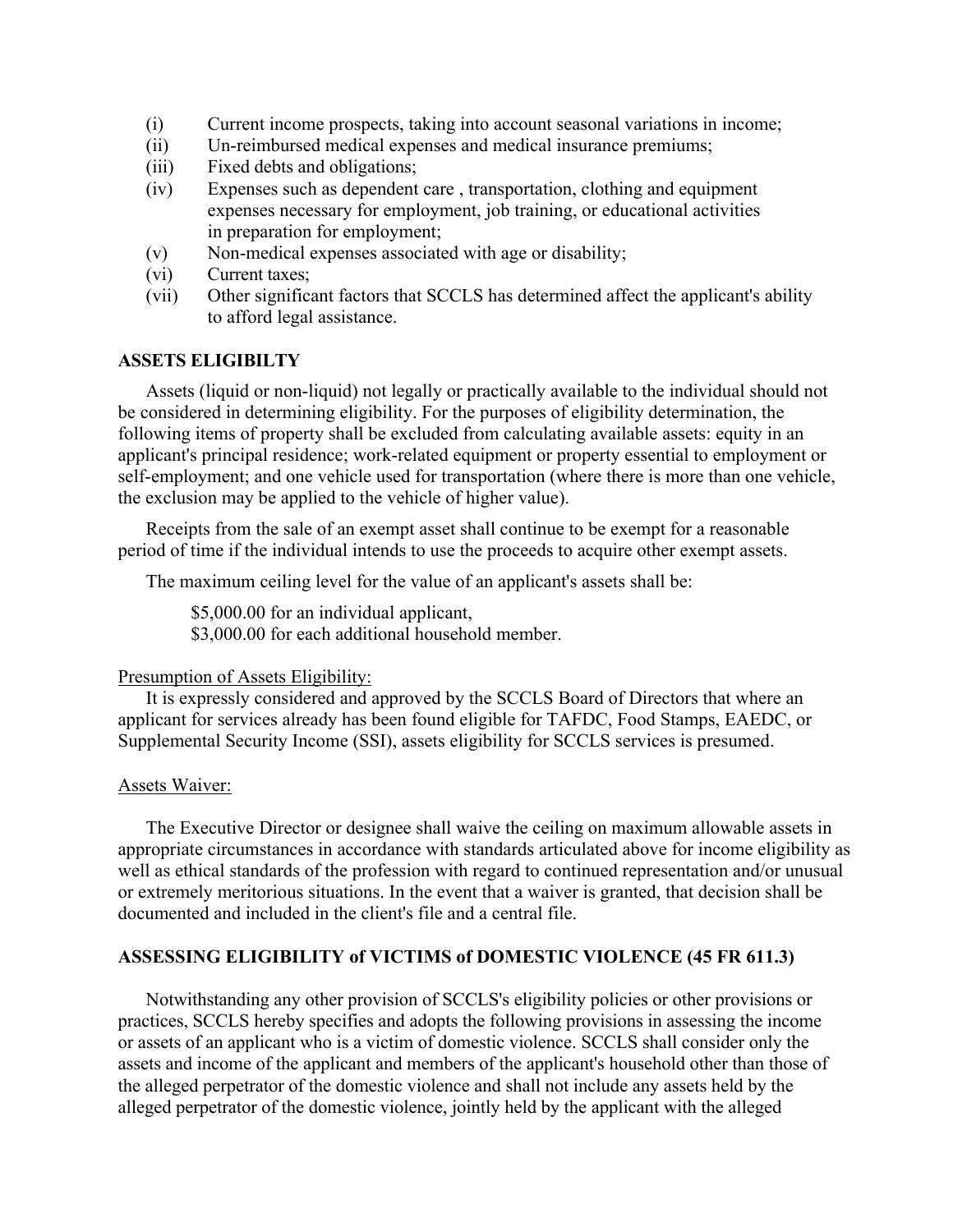perpetrator of the domestic violence, or assets jointly held by any member of the applicant's household with the alleged perpetrator of the domestic violence.

#### **MANNER OF DETERMINING FINANCIAL ELIGIBILITY.**

In making financial eligibility determinations regarding individual applicants, SCCLS shall make reasonable inquiry regarding sources of the applicant's income, income prospects and assets. SCCLS shall record income and asset information in the manner specified in this policy. If there is substantial reason to doubt the accuracy of the financial eligibility information provided by an applicant or group, SCCLS shall make appropriate inquiry to verify the information, in a manner consistent with the attorney-client relationship.

### **F. CHANGE IN FINANCIAL ELIGIBILITY STATUS**

If, after making a determination of financial eligibility and accepting a client for service, SCCLS becomes aware that a client has become financially ineligible through a change in circumstances, SCCLS shall discontinue representation supported with LSC funds if the change in circumstances is sufficient, and is likely to continue, to enable the client to afford private legal assistance, and discontinuation is not inconsistent with applicable rules of professional responsibility. If, after making a determination of financial eligibility and accepting a client for service, the recipient later determines that the client is financially ineligible on the basis of later discovered or disclosed information, SCCLS shall discontinue representation supported with LSC fund if the discontinuation is not inconsistent with applicable rules of professional responsibility.

Approved SCCLS Board of Directors: April 24, 2018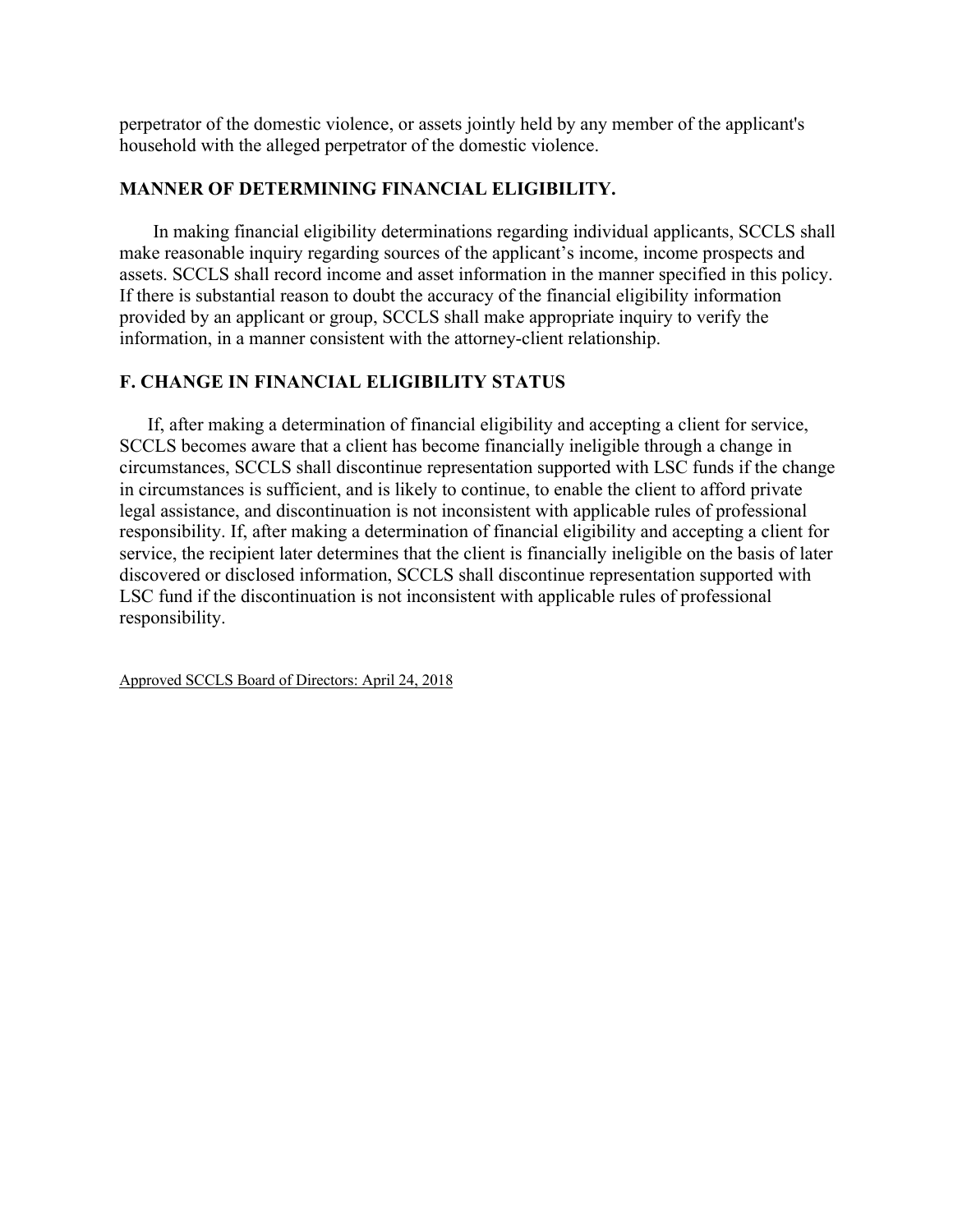# Appendix E

#### South Coastal Counties Legal Services, Inc. Justice Center of Southeast Massachusetts LLC (Subsidiary of SCCLS) 2021 Federal Poverty Income Guidelines

| 100%                    | Weekly                                           | Monthly | Annually |
|-------------------------|--------------------------------------------------|---------|----------|
| 1                       | 248                                              | 1,073   | 12,880   |
| $\overline{2}$          | 335                                              | 1,452   | 17,420   |
| $\overline{\mathbf{3}}$ | 422                                              | 1.830   | 21,960   |
| $\overline{4}$          | 510                                              | 2,208   | 26,500   |
| 5                       | 597                                              | 2,587   | 31,040   |
| 6                       | 684                                              | 2,965   | 35,580   |
| $\overline{7}$          | 772                                              | 3,343   | 40,120   |
| 8                       | 859                                              | 3,722   | 44,660   |
|                         | For family/house                                 |         |          |
|                         | persons, add \$4,540 for each additional person. |         |          |
| 125%                    | Weekly                                           | Monthly | Annually |
| 1                       | 309                                              | 1,341   | 16,090   |
| $\overline{2}$          | 419                                              | 1,814   | 21,770   |
| 3                       | 528                                              | 2,288   | 27,450   |
| 4                       | 637                                              | 2,761   | 33,130   |
| 5                       | 746                                              | 3,234   | 38,810   |

For family/households with more than eight (8) persons, add \$5,675 for each additional person.

3,708

4,179

4,652

44,490

 $50,150$ 

55,825

| 187.50%        | Weekly | Monthly | Annually |
|----------------|--------|---------|----------|
| 1              | 464    | 2,013   | 24,150   |
| $\overline{2}$ | 628    | 2,722   | 32,663   |
| 3              | 792    | 3,431   | 41,175   |
| $\overline{4}$ | 956    | 4.141   | 49,688   |
| 5              | 1.119  | 4,850   | 58,200   |
| 6              | 1,283  | 5,559   | 66,713   |
| 7              | 1.447  | 6,269   | 75,225   |
| 8              | 1.610  | 6.978   | 83.738   |

 $\begin{array}{c} 6 \\ 7 \end{array}$ 

 $\overline{\mathbf{x}}$ 

856

964

1,074

For family/households with more than eight (8) persons, add \$8,512.50 for each additional person.

| 200.00%        | Weekly | Monthly | Annually |
|----------------|--------|---------|----------|
| 1              | 495    | 2,147   | 25,760   |
| $\overline{2}$ | 670    | 2,903   | 34,840   |
| 3              | 845    | 3,660   | 43,920   |
| 4              | 1,019  | 4,417   | 53,000   |
| 5              | 1,194  | 5,173   | 62,080   |
| 6              | 1,368  | 5,930   | 71,160   |
| 7              | 1,543  | 6,687   | 80,240   |
| 8              | 1,718  | 7.443   | 89,320   |

For family/households with more than eight (8) persons, add \$9,080 for each additional person.

NOTE: Above 125% guidelines are used by the Courts in assessing indigency for In Forma Pauperis Affidavits.

In certain situations the guidelines may be exceeded up to 200% for SCCLS eligibility if there are extraordinary circumstances affecting the ability to hire counsel.